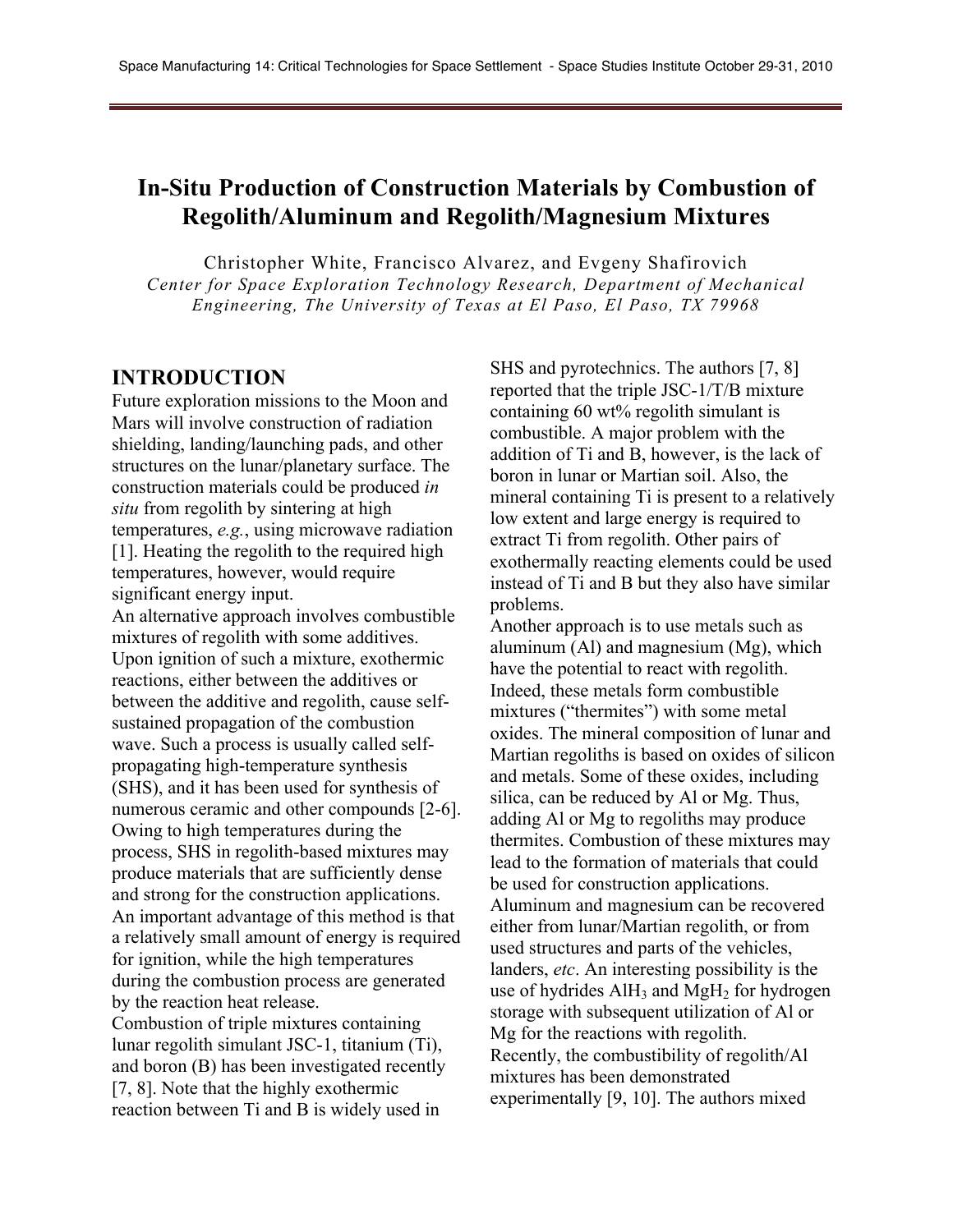lunar regolith simulants JSC-1A and JSC-1AF with Al powder. The concentration of Al was varied from 19.44 wt% to 33.33 wt%. The mixture samples were placed as a loose powder in aluminum-foil crucibles and ignited using a U-shaped Nichrome wire located inside the sample. The experiments were conducted in air at atmospheric pressure and in vacuum. Upon ignition, a vigorous reaction occurred and continued after turning off the igniter.

As noted above, along with Al, magnesium could be used as a reacting metal. To our knowledge, combustion of Mg/regolith mixtures has not been studied. Note that due to the non-protective oxide layer on the surface of Mg and a relatively low boiling point of Mg (1363 K at 1 atm vs. 2792 K for Al), it is usually easier to ignite Mg than Al. More specifically, the ignition of Al particles may require higher temperatures [11] or use of expensive nanoscale particles [12]. The ignition problems may be important in the combustion of lean metal mixtures, which are of interest for *in situ* resource utilization (the metal additive should be minimal). In this paper, we calculate the adiabatic combustion temperatures and equilibrium product compositions for mixtures of JSC-1A lunar regolith simulant with Al and Mg. For comparison, we also conduct thermodynamic analysis for the regolith/Ti/B system. Finally, we report the results of combustion experiments with mixtures of JSC-1A and Mg. Note that for a larger density (and strength) of SHS products, pressed samples rather than loose powders should be used. Also, a cylindrical pellet, compacted using a hydraulic press and ignited from the top (a typical configuration in SHS) provides excellent conditions for studying and modeling the combustion process. Thus, the present paper focuses on the experiments with pressed pellets.

## **THERMODYNAMIC CALCULATIONS**

The adiabatic flame temperature and combustion products for mixtures of JSC-1A lunar regolith simulant with Al and Mg at pressure of 1 atm were calculated using THERMO software, which is based on the minimization of the Gibbs free energy and includes thermochemical properties of approximately 3,000 compounds [13]. THERMO allows one to determine the equilibrium product composition for the given temperature and pressure as well as the adiabatic flame temperature and combustion product composition for the given pressure. This software has been used extensively in research on SHS and on the metal-CO<sub>2</sub> propulsion for Mars missions [11]. For the calculations, the mineral composition of JSC-1A lunar regolith simulant [14, 15] was slightly simplified. In particular, the glass composition was assumed to be identical to that of the crystalline part of the regolith and the concentrations of minor  $(<0.02 \text{ wt\%})$ ingredients were neglected. The assumed composition is shown in Table 1. Since the database of THERMO software does not include albite and ferrosilite, the formation enthalpies of these compounds, -3,929.86 kJ/mol and -1,193.45 kJ/mol, respectively, were taken from Ref. 16.

| <b>Mineral</b>          | Formula                            | Composition, wt% |
|-------------------------|------------------------------------|------------------|
| Anorthite               | $CaAl2Si2O8$                       | 37.95            |
| Albite                  | NaAlSi <sub>3</sub> O <sub>8</sub> | 16.27            |
| Orthoclase (K Feldspar) | KAISi <sub>3</sub> O <sub>8</sub>  | 0.10             |
| Wollastonite            | CaSiO <sub>3</sub>                 | 11.14            |
| Enstatite               | MgSiO <sub>3</sub>                 | 10.58            |

Table 1. Mineral composition of the model regolith system used in thermodynamic calculations.

In-Situ Production of Construction Materials by Combustion of Regolith Mixtures

Christopher White, Francisco Alvarez and Evgeny Shafirovich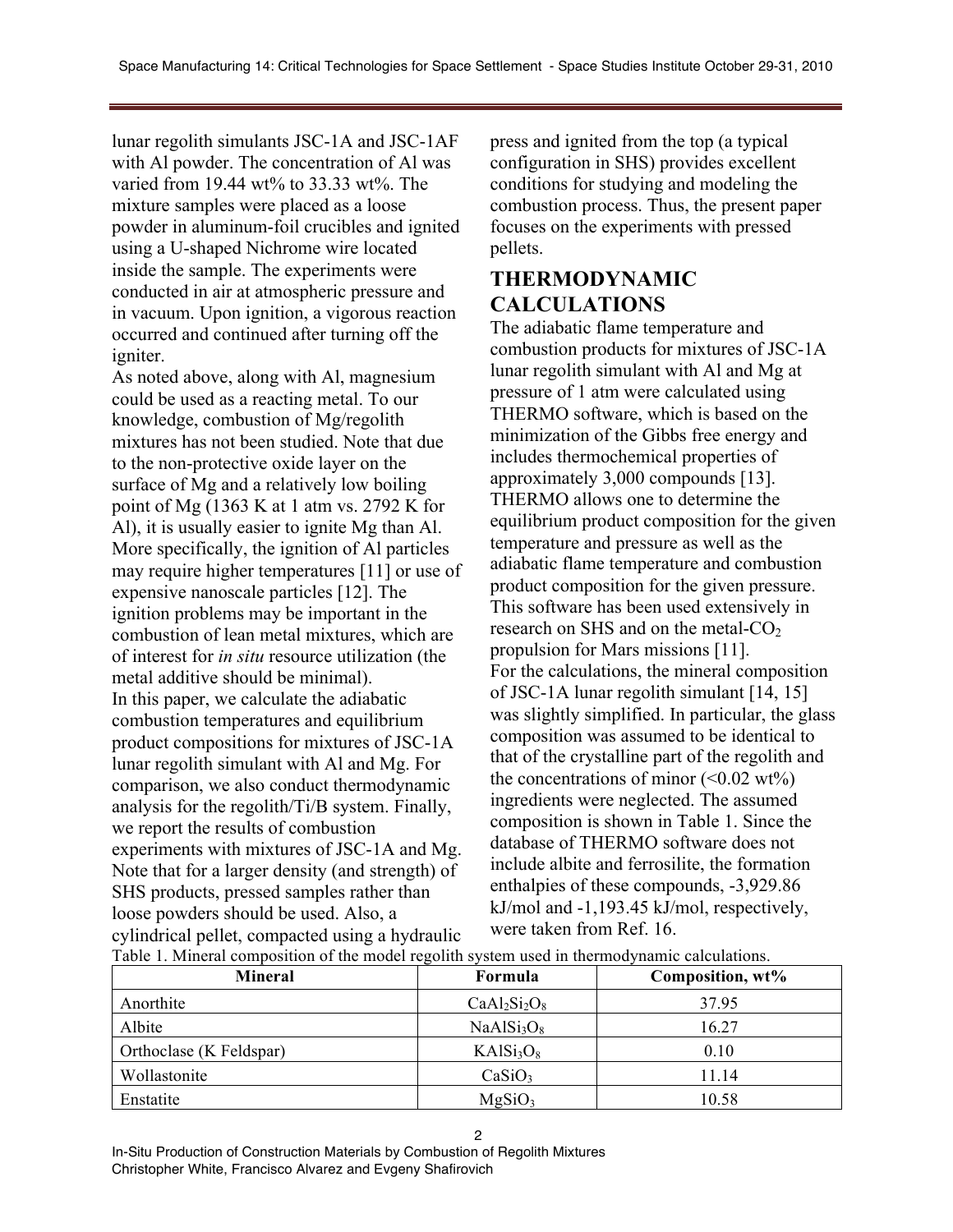| Ferrosilite  | FeSiO <sub>3</sub>               | 6.13   |
|--------------|----------------------------------|--------|
| Forsterite   | $Mg_2SiO_4$                      | 13.02  |
| Fayalite     | Fe <sub>2</sub> SiO <sub>4</sub> | 4.81   |
| <b>TOTAL</b> |                                  | 100.00 |

Figure 1 shows the obtained adiabatic flame temperatures (*Tad*) for the mixtures of the model regolith system with aluminum and magnesium. For Al, the maximum  $T_{ad}$ , 1566 K, is observed at 23 wt% metal. For Mg, the maximum  $T_{ad}$  is equal to the melting point of silicon, 1690 K, which is present in the combustion products. This temperature plateau is observed in the range from 26 wt% to 39 wt% Mg.



Additive Concentration, wt%

Fig. 1. Adiabatic flame temperature of the model regolith system with added Al, Mg, and Ti/B as a function of the additive concentration.

It is seen that Mg-based mixtures exhibit a higher *Tad* than Al-based ones at all metal concentrations. Specifically, for lean metal mixtures,  $T_{ad}$  for Mg is higher by more than 100 K than that for Al in the range from 8 wt% to 17 wt% metal. The maximum *Tad* for Mg is higher by 124 K than that for Al. These observations, as well as the aforementioned data on easier ignition of Mg particles [12], imply that Mg/regolith mixtures may burn better than Al-based ones.

The product compositions of the mixtures with 23 wt% Al and 26 wt% Mg are shown in Tables 2 and 3, respectively. The results for the Al-based mixture are in a qualitative agreement with the experiments [9], where Si, CaAl<sub>4</sub>O<sub>7</sub>, Ca<sub>2</sub>Al<sub>2</sub>SiO<sub>7</sub>, MgAl<sub>2</sub>O<sub>4</sub>, Al<sub>2</sub>O<sub>3</sub>, and FeSi were identified by X-ray diffraction analysis in the combustion products of JSC-1AF lunar regolith simulant mixed with 24.45 wt% Al.

| Formula                          | <b>Phase</b> | Composition, wt% |
|----------------------------------|--------------|------------------|
| MgAl <sub>2</sub> O <sub>4</sub> | Solid        | 31.81            |
| CaAl <sub>4</sub> O <sub>7</sub> | Solid        | 30.24            |
|                                  | Solid        | 14.91            |

Table 2. Combustion products of the mixture with 23 wt% Al.

In-Situ Production of Construction Materials by Combustion of Regolith Mixtures Christopher White, Francisco Alvarez and Evgeny Shafirovich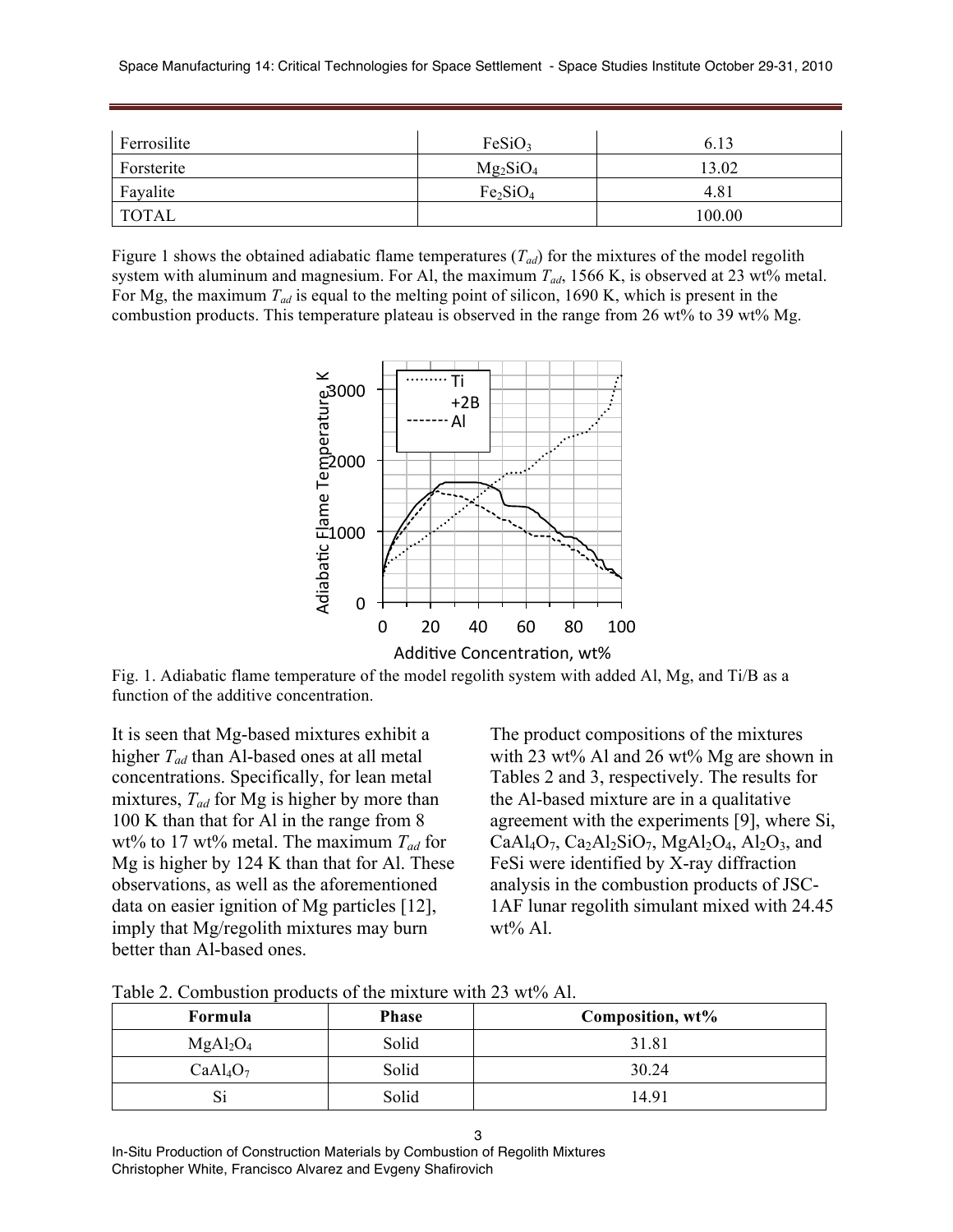| $Ca2Al2SiO7$       | Solid | 8.58 |
|--------------------|-------|------|
| FeSi               | Solid | 6.05 |
| $Al_2O_3$          | Solid | 4.49 |
| NaAlO <sub>2</sub> | Solid | 3.89 |
| K                  | Gas   | 0.01 |
| Na                 | Gas   | 0.01 |

| Formula                          | <b>Phase</b> | Composition, wt% |
|----------------------------------|--------------|------------------|
| MgO                              | Solid        | 43.61            |
| MgAl <sub>2</sub> O <sub>4</sub> | Solid        | 17.65            |
| $Ca3MgSi2O8$                     | Solid        | 16.04            |
| Si                               | Solid        | 10.56            |
| FeSi                             | Solid        | 5.82             |
| CaMgSiO <sub>4</sub>             | Solid        | 3.99             |
| Si                               | Liquid       | 1.16             |
| Na                               | Gas          | 1.03             |
| Mg                               | Gas          | 0.10             |
| Na <sub>2</sub>                  | Gas          | 0.02             |
| K                                | Gas          | 0.01             |

Table 3. Combustion products of the mixture with 26 wt% Mg.

We have also conducted thermodynamic calculations for the regolith mixed with the stoichiometric Ti/B mixture (Ti/B mole ratio is 1:2). Unfortunately, in the THERMO database, the number of compounds that contain Al, B, Ca, Fe, K, Mg, Na, O, Si, and Ti was so large that calculations were not possible. To select the compounds that can actually be present in the combustion products, we used HSC Chemistry 7 software [17]. This software includes properties of 25,000 compounds and can calculate the equilibrium composition for the given temperature and pressure. The adiabatic flame temperature, however, can be determined only if the product composition is known. Thus we used this software to identify the compounds that can be present in the combustion products and to decrease the number of selected compounds in THERMO database. The

equilibrium product compositions were determined for the regolith concentrations of 10 wt%, 60 wt%, and 90 wt% over the temperature range from 1173 K to 2173 K. The observed compounds were selected as possible combustion products in THERMO database. Then, the adiabatic flame temperature and product composition were calculated with THERMO. The obtained values of the adiabatic flame temperature are shown in Fig. 1. It is seen that at the additive concentrations of 23-26 wt%, which provide the maximum temperatures in the mixtures with Al and Mg, the temperature of the mixture with Ti and B is less by 500-600 K than the temperatures achieved with Al or Mg. Note that it is difficult to achieve selfsustained combustion in mixtures where the adiabatic flame temperature is as low as 1000- 1300 K. To reach the temperature of 1566 K

4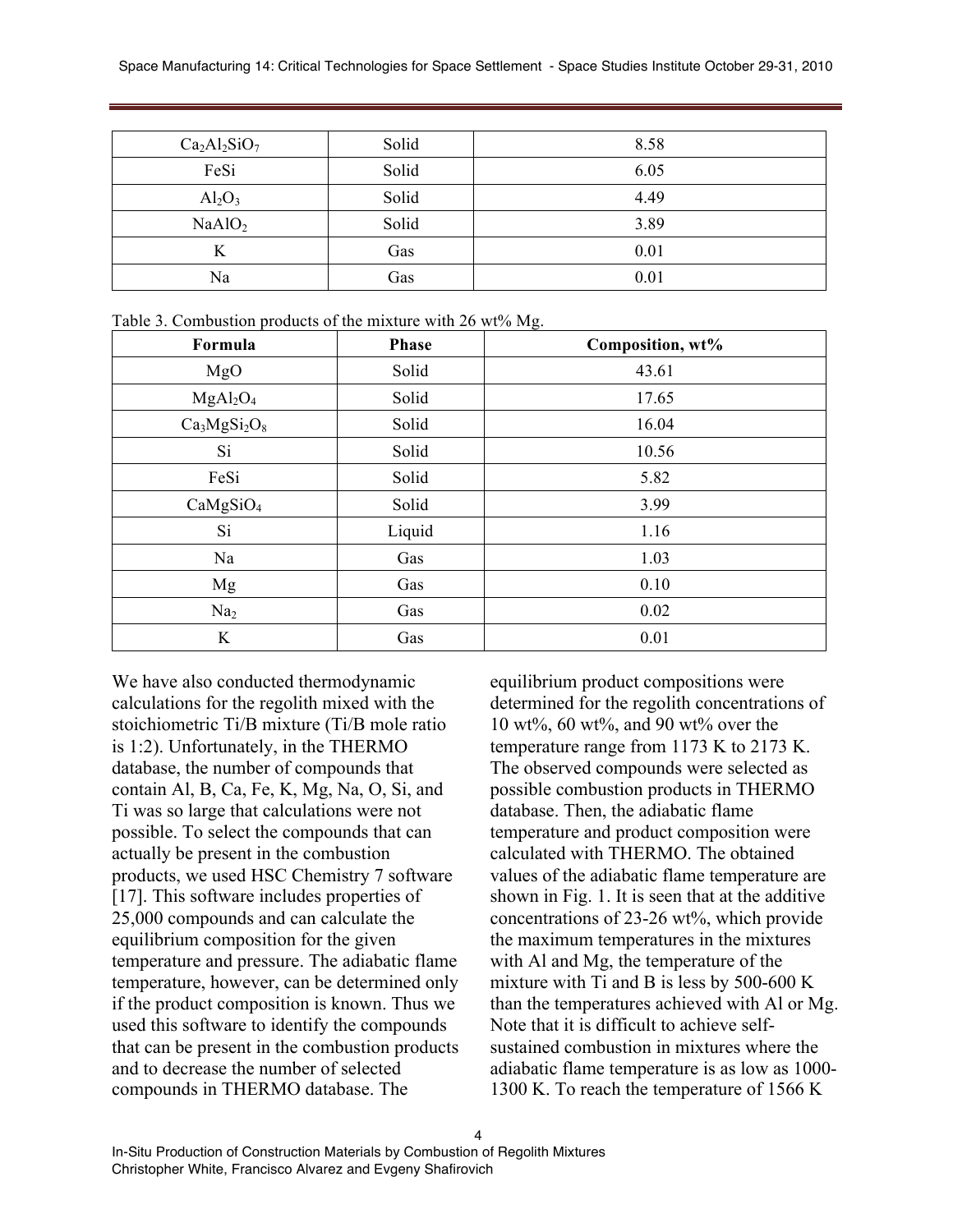(achievable with 23 wt% Al) or 1690 K (achievable with  $26 \text{ wt\% Mg}$ ), the regolith/Ti/B mixture should include 43 wt% or 47 wt% Ti/B pair, respectively. This comparison, along with the unavailability of B and Ti in space exploration missions, clearly indicates that research efforts should be focused on Al and Mg.

An additional advantage of using Al and Mg is the formation of silicon as a byproduct (see Tables 2 and 3). Silicon could be separated from the combustion products using its relatively low melting point (1690 K) and used for the fabrication of solar cells.

#### **EXPERIMENTS**

The combustion experiments with Mg/JSC-1A mixtures were conducted in a windowed steel chamber. During the experiment, a pellet of

the tested mixture was installed on a brass pedestal and ignited at the top by an electrically heated Nichrome wire. The combustion process was observed using video recording. The experiments were conducted in argon at pressure about 90 kPa. JSC-1A lunar regolith simulant was obtained from Orbitec. In the combustion experiments conducted with original JSC-1A powder, ignition was not achieved, apparently due to a large particle size of JSC-1A. To increase the specific surface area of this powder and thus increase the reaction rate between the regolith simulant and the metal, the former was ground in a ball mill. Figure 2 shows the influence of the milling time on the mean particle size, determined using a sieve shaker (Octagon 2000).



Fig. 2. The mean particle size of JSC-1A as a function of milling time.

Magnesium (-325 mesh, 99.8% pure) powder was obtained from AlfaAesar and used as received. The original and milled JSC-1A powders were mixed with Mg using the ball mill. The Mg concentration was 26 wt% in all tests. The mixture samples were compacted into pellets (diameter 1.3 cm, height 2.9-3.7 cm) using a hydraulic press.

The mixtures based on JSC-1A that was milled for two or more hours exhibited stable combustion. Figure 3 shows typical images of combustion front propagation over the Mg/JSC-1A mixture pellet. A relatively

uniform propagation of the combustion front is observed.

## **CONCLUSIONS**

Thermodynamic calculations of the adiabatic flame temperature and combustion products for the mixtures of JSC-1A lunar regolith simulant with Al, Mg, and Ti/B show that  $(1)$ at the additive concentrations of 20-30 wt%, Ti/B provides much lower adiabatic flame temperatures than Al or Mg and (2) Mg exhibits higher temperatures than Al. The maximum temperatures for Al and Mg are reached at 23 wt% and 26 wt%, respectively.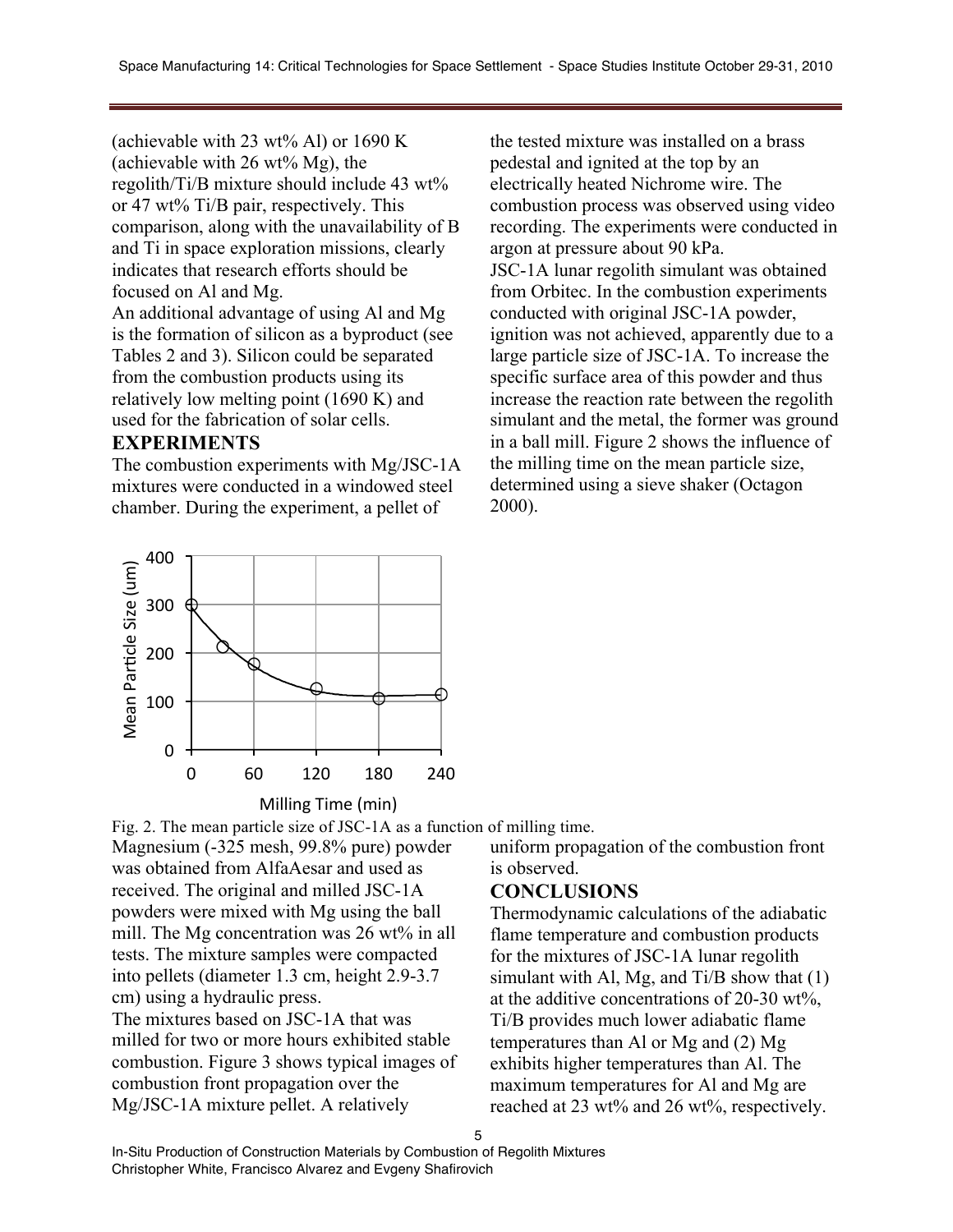Stable combustion of Mg/JSC-1A mixture pellets in argon environment has been demonstrated experimentally.



Fig. 3. Images of combustion front propagation over Mg/JSC-1A mixture (26 wt% Mg) in Ar atmosphere at 90 kPa. The milling time of JSC-1A: 240 min.

## **ACKNOWLEDGEMENTS**

This research was supported by the NASA Office of Education (Group 5 University Research Centers). The authors thank Jorge Frias and Mario Rubio for assistance with manufacturing parts of the experimental setup.

## **REFERENCES**

- 1. Taylor, L.A., and Meek T.T. 2005. Microwave sintering of lunar soil: Properties, theory, and practice. *Journal of Aerospace Engineering*, 18: 188-196.
- 2. Merzhanov, A.G. 1994. Solid flames discoveries, concepts, and horizons of cognition. *Combustion Science and Technology*, 98: 307- 336.
- 3. Munir, Z.A., and Anselmi-Tamburini, U. 1989. Self-Propagating Exothermic Reactions: The synthesis of high-temperature materials by combustion. *Materials Science Reports*, 3: 277– 365.
- 4. Moore, J.J., and Feng, H.J. 1995. Combustion synthesis of advanced materials: Part I. Reaction

parameters. *Progress in Materials Science*, 39: 243-273.

- 5. Moore, J.J., and Feng, H.J. 1995. Combustion synthesis of advanced materials: Part II. Classification, applications and modelling. *Progress in Materials Science*, 39: 275-316.
- 6. Varma, A., Rogachev, A.S., Mukasyan, A.S., and Hwang, S. 1998. Combustion synthesis of advanced materials. *Advances in Chemical Engineering*, 24: 79-224.
- 7. Martirosyan, K.S., and Luss, D. 2006. Combustion synthesis of ceramic composites from lunar soil simulant. *Lunar and Planetary Science* XXXVII, 1896.
- 8. Martirosyan, K.S., and Luss, D. 2008. Nanoenergetic fabrication of dense ceramics for lunar exploration program. *Lunar and Planetary Science* XXXIX, 1689.
- 9. Faierson, E.J. 2009. *Influences of Reaction Parameters on the Product of a Geothermite Reaction: A Multi-Component Oxidation-Reduction Reaction Study*. M.S. Thesis, Virginia Polytechnic Institute and State University, Blacksburg, VA.